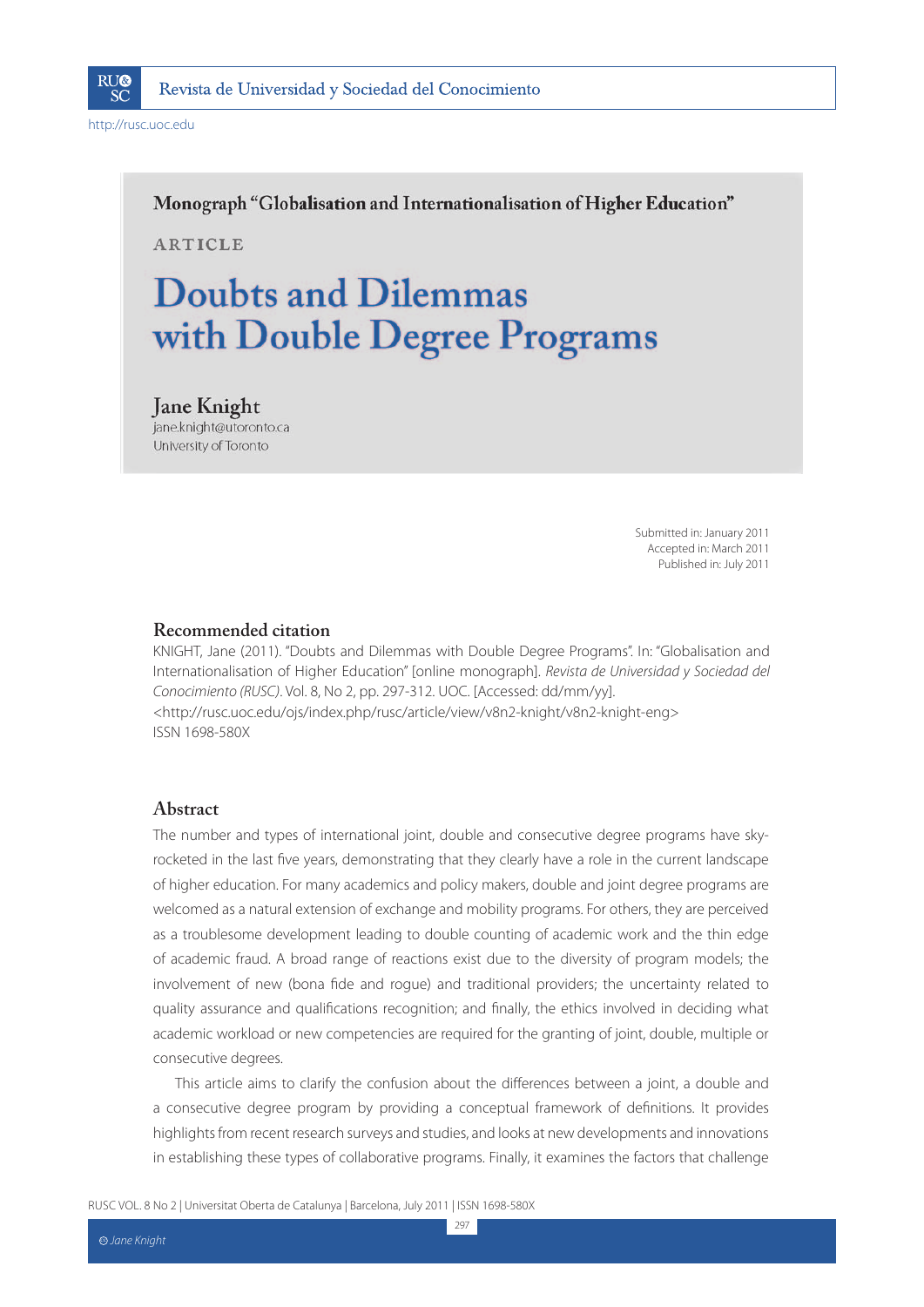

the operationalization of the programs and explores those issues that raise doubts and dilemmas and require further debate and analysis.

### **Keywords**

double degree programs, joint degree program, consecutive degree program, quality assurance, qualifications recognition, internationalization

# *Dudas y conflictos en torno a los programas de grado doble*

#### *Resumen*

Los programas de grado conjunto, doble y consecutivo han experimentado un extraordinario crecimiento en los últimos cinco años, tanto en su número como en su tipología, lo cual demuestra sin lugar a dudas que tienen un papel en el actual panorama de la educación superior. Una gran parte del mundo académico y los responsables del diseño de políticas acogen con satisfacción los programas de grado doble y de grado conjunto en tanto que ampliaciones naturales de los programas de intercambio y movilidad. Otros los consideran un desarrollo problemático que puede llevar a un doble cómputo del trabajo universitario y ser un primer paso en el fraude académico. La diversidad de modelos de programas, la participación de proveedores nuevos (reconocidos y fraudulentos) y tradicionales, la incertidumbre en torno al aseguramiento de la calidad y el reconocimiento de títulos, y, por último, los aspectos éticos implicados en la decisión de qué cargas de trabajo universitario o qué nuevas competencias son necesarias para conceder los grados conjuntos, dobles, múltiples o consecutivos dan lugar a una gran diversidad de reacciones.

El objetivo de este artículo es aclarar la confusión sobre las diferencias entre los programas de grado conjunto, doble y consecutivo, para lo que aportamos un marco conceptual de definiciones. Presentaremos informaciones destacadas procedentes de estudios y sondeos recientes, y examinaremos nuevos desarrollos e innovaciones en el establecimiento de este tipo de programas colaborativos. Finalmente, revisaremos los factores que dificultan la operatividad de los programas y exploraremos los aspectos que plantean dudas y conflictos y que requieren un debate y un análisis más profundos.

#### *Palabras clave*

programas de grado doble, programa de grado conjunto, programa de grado consecutivo, garantía de calidad, reconocimiento de títulos, internacionalización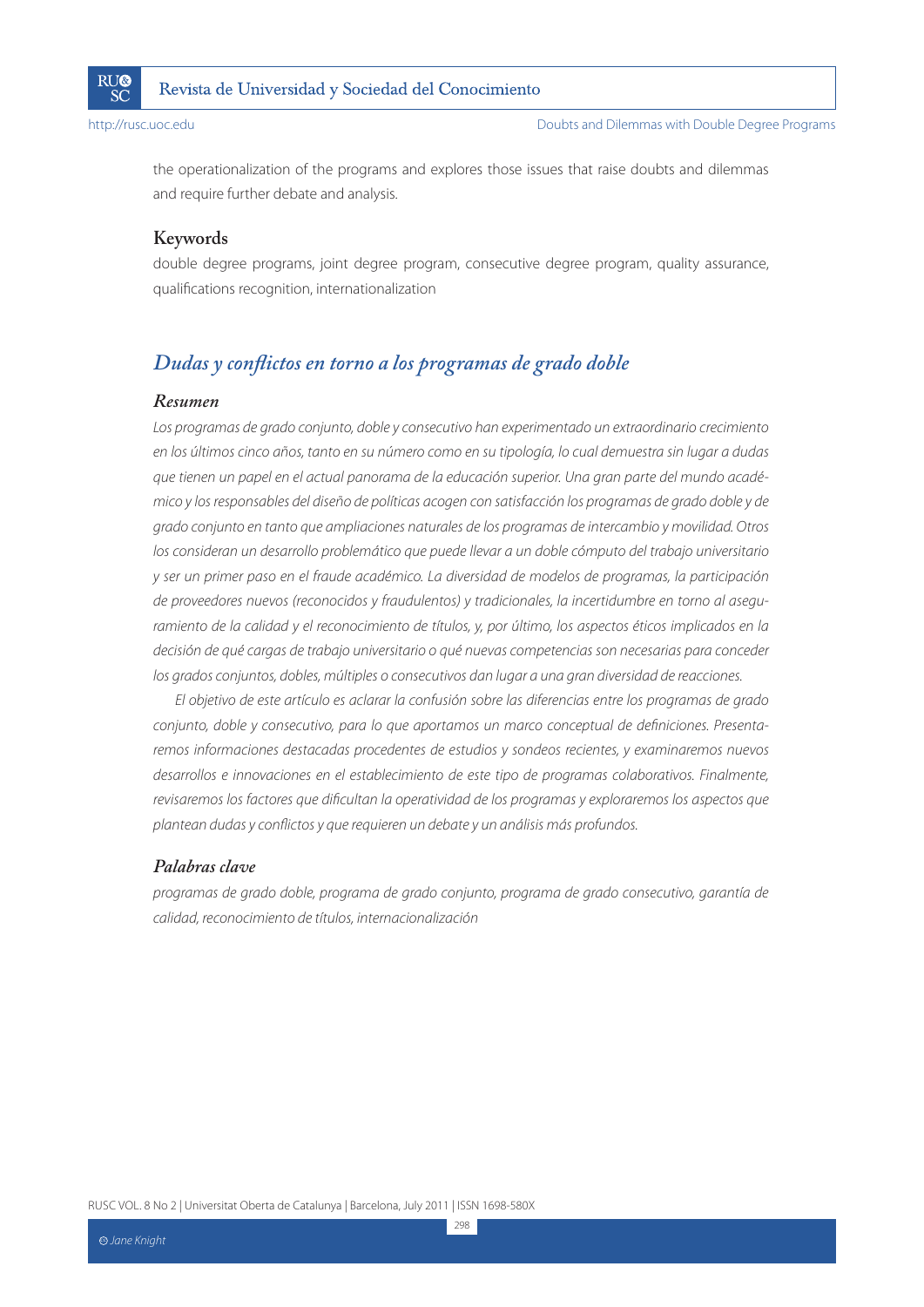**RI**I®

SČ

# **Introduction**

The number and types of international joint, double and consecutive degree programs have skyrocketed in the last five years, demonstrating that they clearly have a role in the current landscape of higher education. As an internationalization strategy, they address the heartland of academia that is the teaching/learning process and the production of new knowledge between and among countries. These programs are built on the principle of international academic collaboration and can bring important benefits to individuals, institutions and national and regional education systems. The interest in them is increasing, but so is concern about the necessary academic requirements and the validity of a double or multiple degree qualification.

For many academics and policy makers, double and joint degree programs are welcomed as a natural extension of exchange and mobility programs. For others, they are perceived as a troublesome development leading to double counting of academic work and the thin edge of academic fraud. A broad range of reactions exist due to the diversity of program models; the involvement of new (bona fide and rogue) and traditional providers; the uncertainty related to quality assurance and qualifications recognition; and finally, the ethics involved in deciding what academic workload or new competencies are required for the granting of a joint, double, multiple or consecutive degree.

This article aims to clarify the confusion about the differences between a joint, a double and a consecutive degree program by providing a conceptual framework of definitions. It provides highlights from recent research surveys and studies, and looks at new developments and innovations in establishing these types of collaborative programs. Finally, it examines the factors that challenge the operationalization of the programs and explores those issues that raise doubts and dilemmas and require further debate and analysis.

# **Diversity of Terms – Mass Confusion**

A review of the literature, university web pages, survey reports and research articles shows a plethora of terms used to describe international collaborative programs, such as double and joint degrees. These terms include: double, multiple, tri-national, joint, integrated, collaborative, international, consecutive, concurrent, co-tutelle, overlapping, conjoint, parallel, simultaneous, and common degrees. They mean different things to different people within and across countries, thereby, causing mass confusion about the real meaning and use of these terms.

To deal with the confusion of so many terms, organizations, governmental bodies and institutions have correctly tried to provide a definition to clarify what they mean. Different regions of the world, indeed each country active in this aspect of international education, have proposed definitions that relate to the concepts integral to their native languages and to their policy frameworks. This has resulted in a multitude of definitions and another layer of complexity. An analysis of these definitions shows a variety of core concepts or elements used to describe double and joint degrees. They include: 1) number of collaborating institutions, 2) number of qualifications/certificates awarded, 3)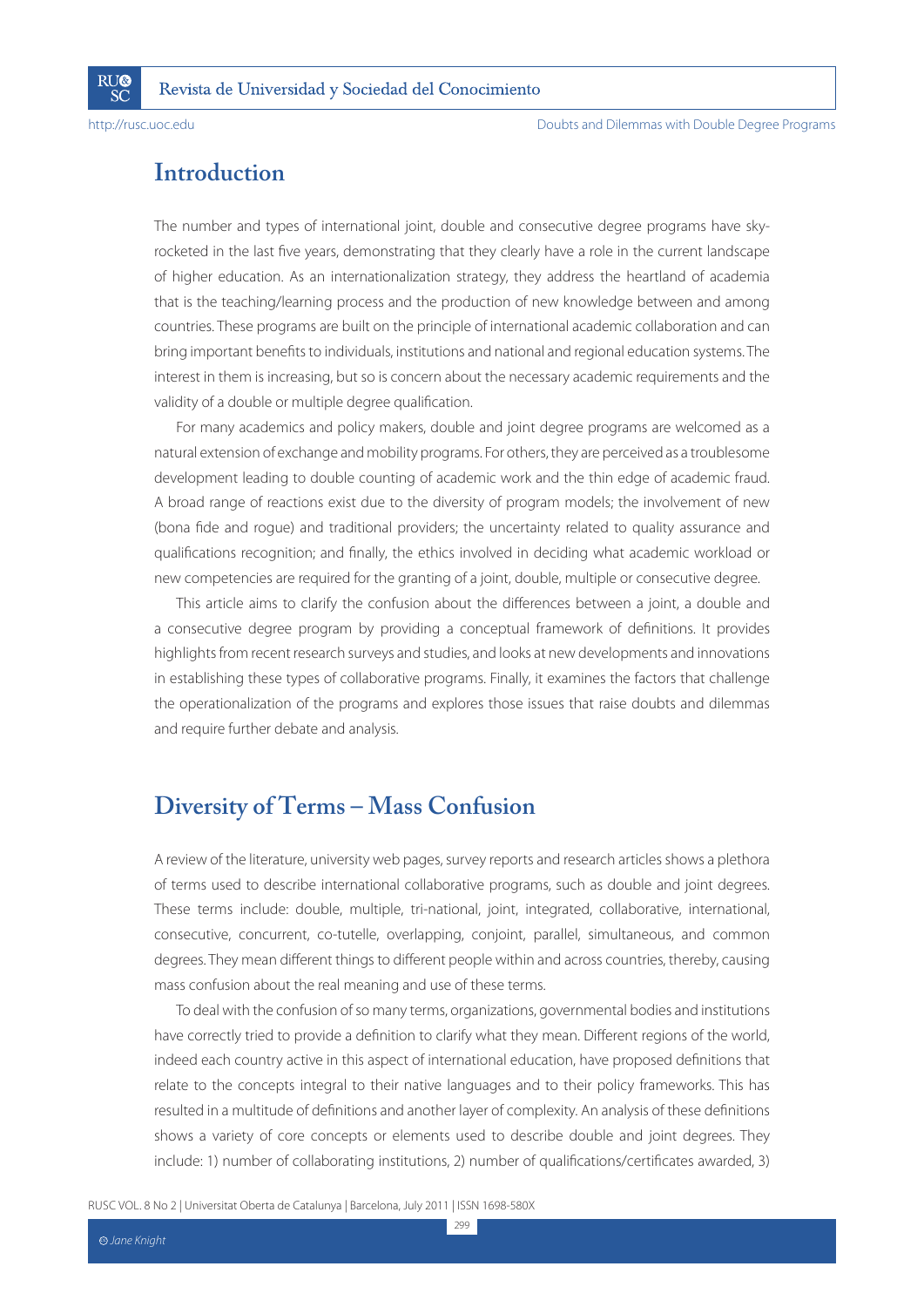

completion time, 4) organization of the program, 5) recognition bodies and 6) number of countries involved. Together, these concepts illustrate the myriad of ways that definitions can differ. While it is not the intention to propose a universal set of definitions, it is necessary to have some common understanding of what is meant in order to facilitate the collaborative agreements and mutual understanding that underpin these programs/degrees and to ensure that the qualifications awarded are recognized.

# **Proposed Working Definitions**

This section differentiates and defines three primary types of international collaborative programs: joint degree program, double degree program/multiple degree program and consecutive degree program (Knight 2008).

### Joint Degree Program

"A joint degree program awards one joint qualification upon completion of the collaborative program requirements established by the partner institutions."

The distinguishing feature of this type of international collaborative program is that only one qualification is awarded jointly by the cooperating institutions. The duration of the program is normally not extended and thus students have the advantage of completing a joint program in the same time period as an individual program from one of the institutions. The design and integration of the course of study varies from program to program, but it normally involves the mobility (physical or virtual) of students, professors and/or course content. It is important to emphasize that students travelling to the partner country for research or course work is not a requirement in all joint degrees programs. Visiting professors, distance courses and joint virtual research projects are options that provide valuable alternatives to student mobility.

Awarding a joint qualification can face many legal issues. National regulations often do not allow for a university to jointly confer a qualification, especially in association with a foreign institution. In this case, if both names of the collaborating institutions appear on the degree certificate, there is a risk that the joint degree will not be recognized by either of the host countries, meaning that the student does not have a legitimate qualification even though all program requirements have been completed. The situation becomes more complicated when one looks for an international body that will recognize a joint degree from two bona fide institutions. At this point, the Lisbon Convention for Recognition of Credentials is the only one of six UNESCO regional conventions that does so. Innovative ways to circumvent this problem have been developed by organizers of joint degree programs.

Overall, the most important features of a joint degree program are the strengths that each institution brings to the program and the opportunities it allows for students to benefit from a program that draws on the teaching, curricular and research expertise of two or more institutions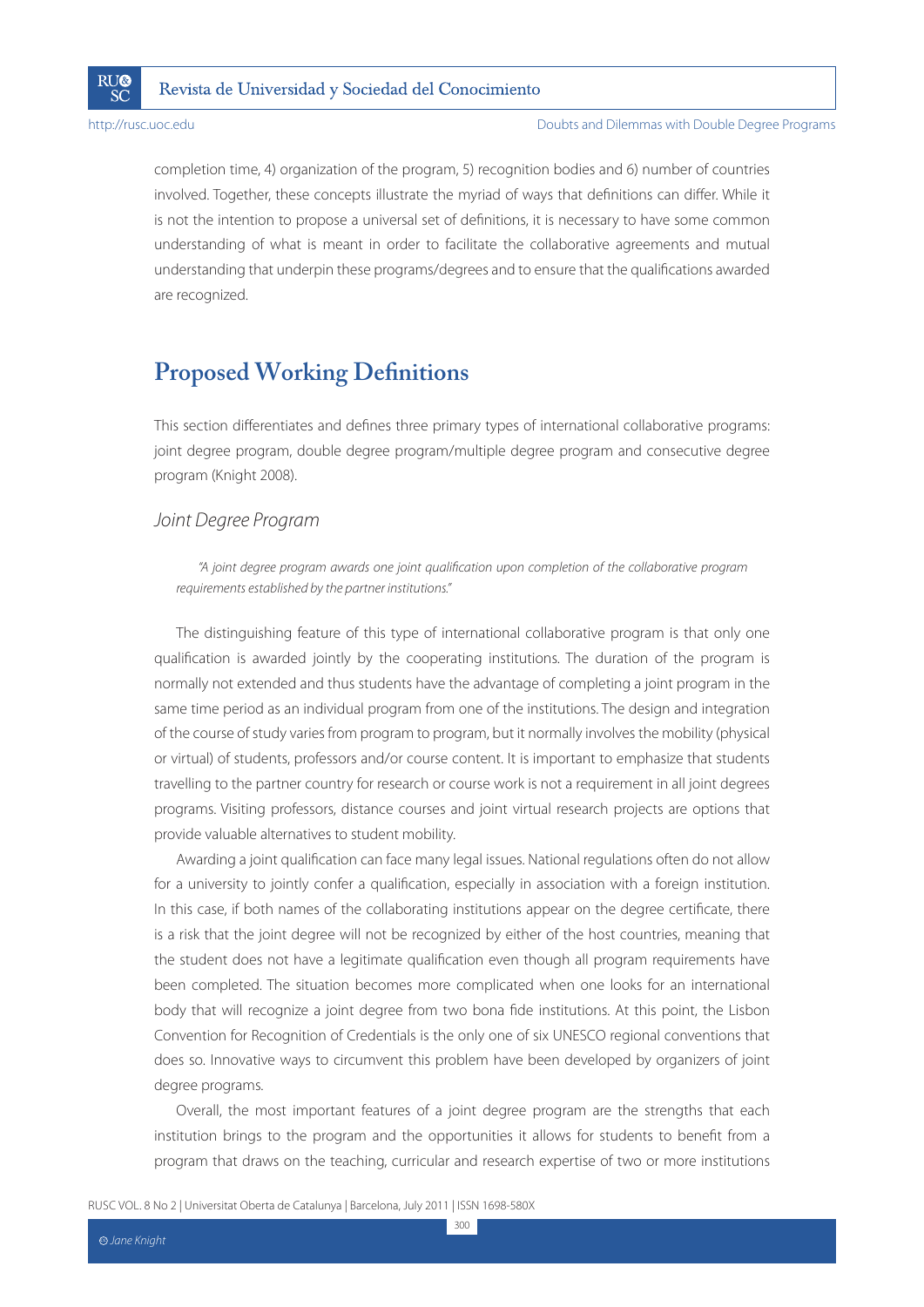

located in different countries. The major drawbacks at the current time are the issues related to the legality and recognition of a jointly conferred qualification.

### Double Degree Program/Multiple Degree Program

"A double degree program awards two individual qualifications at equivalent levels upon completion of the collaborative program requirements established by the two partner institutions."

A multiple degree program is essentially the same as a double degree program, except for the number of qualifications offered:

"A multiple degree program awards three or more individual qualifications at equivalent levels upon completion of the collaborative program requirements established by the three or more partner institutions."

As titles of bachelors' and masters' degrees and doctorates often differ across countries, the term 'equivalent level' is used to indicate that the double or multiple degrees conferred are of the same standing.

The duration of a double or multiple degree program can be extended beyond the length of a single degree program in order to meet the requirements of all partners participating in the collaborative program. The legality and recognition of the qualifications awarded by a double/ multiple degree program are more straightforward than for joint degrees. It is assumed that each partner institution is officially registered or licensed in its respective county. Thus, awards offered by the enrolling institution in a collaborative program should be recognized in that country, while the other or double awards would be treated like any other foreign credential.

The major hurdles facing double/multiple degree programs involve the design of the curriculum and the establishment of completion requirements. There is no standard way to establish completion requirements due to the variety of disciplines, fields of study and national regulations involved. Each partnership does it according to the practices and legalities of the collaborating institutions. However, the double/multiple counting of the same student workload or of learning outcomes can put the academic integrity of the program in jeopardy. The idea of having two degrees from two different institutions in two different countries is attractive to students, but careful attention needs to be given to ensuring that the value and recognition of the qualifications are valid and do not violate the premise and academic purpose of a collaborative degree program. This is especially true for multiple degree programs.

### Consecutive Degree Program

"A consecutive degree program awards two different qualifications at consecutive levels upon completion of the collaborative program requirements established by the partner institutions."

Consecutive degree programs are becoming more popular both nationally and internationally. This kind of program basically involves two consecutive qualifications (usually bachelor's/master's degrees

301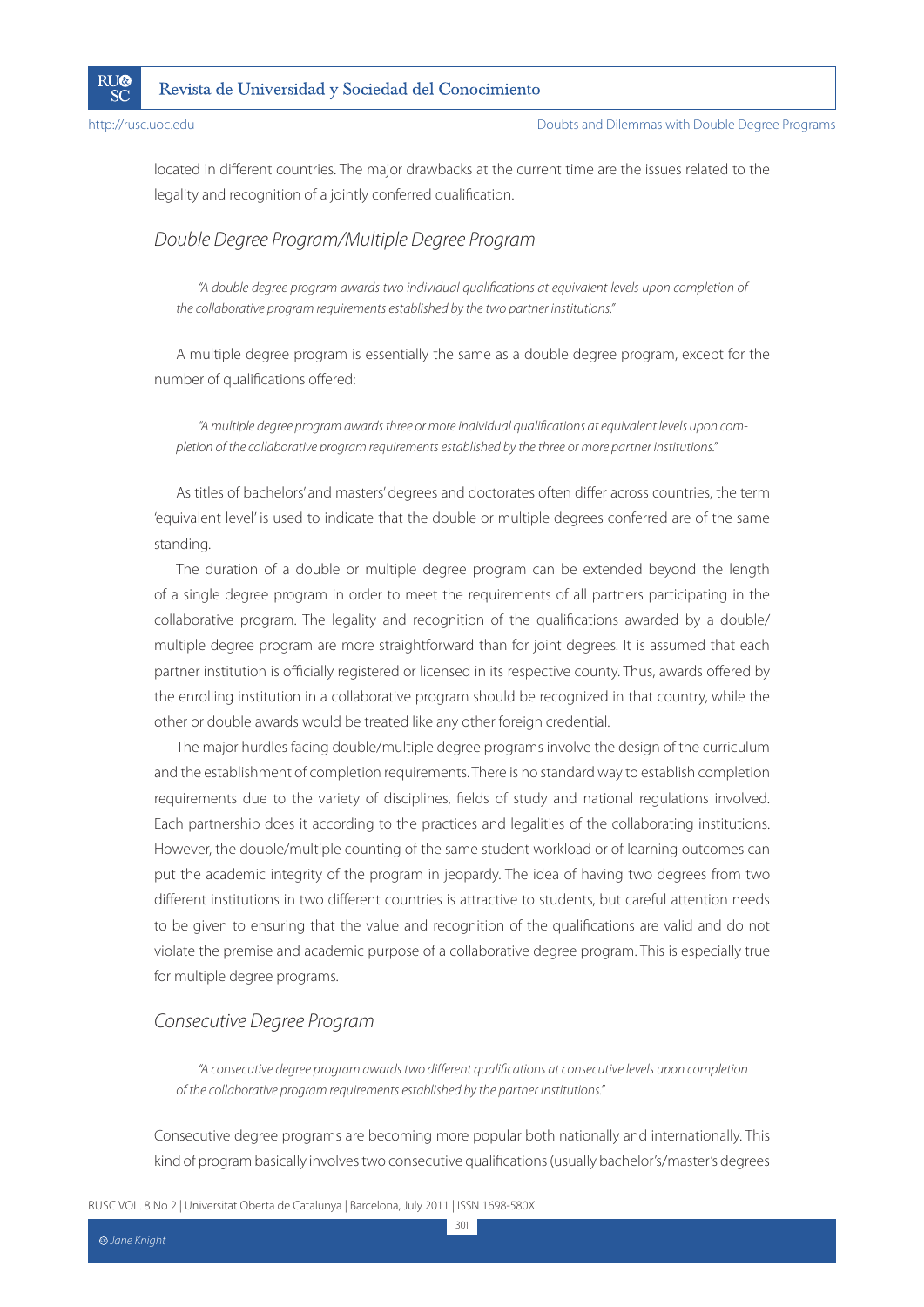**RU®** 

SČ

or master's degree/doctorate) awarded when program requirements for each degree, as stipulated by the awarding institutions, are completed. For the international consecutive degree program, the two awarding institutions are located in different countries. In this case, it is usual for a student to be mobile and complete the course work and research requirements for the first degree in one country and the requirements for the second degree in the partner institution located in another country. The duration of the program is usually longer than a single program, but shorter than if the two degrees are taken separately.

# **Major Surveys and Research Studies**

Due to the relatively short history of international joint, double and consecutive degree (JDCD) programs compared to other types of academic partnerships, research on these programs remains limited. However, several large-scale regional surveys and other reports show a distinct increase in international collaborative programs in the last few years and forecast further growth, even if the definitions of joint, double and consecutive are not consistently used among researchers, policy makers and practitioners.

In Europe, the European University Association (EUA) highlighted the growth of JDCD programs in several survey reports as early as 2002 (Tauch & Rauhvargers, 2002). It is important to note that the term 'joint degree' is commonly used in Europe to include both joint and double degrees. The Trends V report documents the growth of joint degree programs particularly at master's degree level (Crosier, Purser & Smidt, 2007). However, this report also cautions that the additional financial cost required by these programs could ultimately limit their development and impact on institutional and regional goals for internationalization. The latest Trends 2010 report also surveys institutions on the types of joint degree programs (bachelor's, master's and doctorate), new developments and legislative changes in permitting joint degrees. Trends 2010 indicates that many institutions are developing joint degree programs as a response to an increasingly global job market (Sursock & Smidt, 2010). EUA's 2009 Survey of Master Degrees in Europe confirms further growth in joint degree programs but modest progress in legislative changes to allow the awarding of joint degrees (Davies, 2009).

In the United States, the Council of Graduate Schools (CGS) documented the diversity and growth of collaborative degree programs between American and international higher education institutions (HEIs) in its annual International Graduate Admissions Survey both in 2007 and 2008 (CGS, 2007; CGS, 2008). These initial efforts at investigating international JDCD programs reveal significant growth in double compared to joint degree programs, an increasing number of institutions with one or more JDCD programs, and partnerships with institutions mostly in Europe, China, India and South Korea (Redd, 2008).

In 2009, the Institute of International Education (USA) and Freie Universität Berlin produced a survey report on trans-Atlantic joint and double degree programs based on responses from 180 American and European HEIs (Kuder & Obst, 2009). The data show that American institutions are more likely to offer joint and double degrees at undergraduate level, while European institutions prefer graduate level. Interestingly, American institutions are more likely to use student fees to cover

RUSC VOL. 8 No 2 | Universitat Oberta de Catalunya | Barcelona, July 2011 | ISSN 1698-580X

302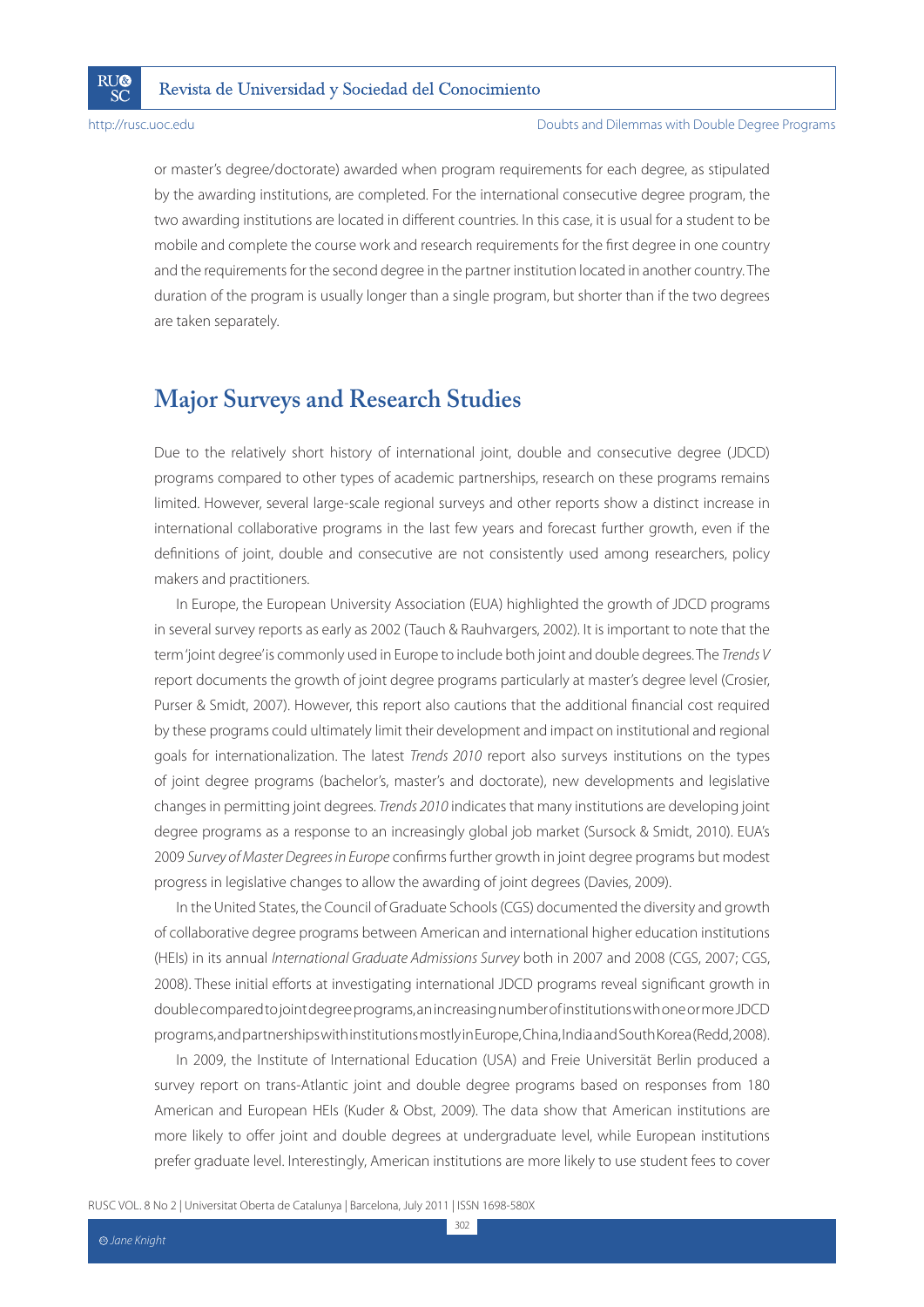**RU®** 

SČ

the cost of these programs, while European institutions rely on institutional budgets and external funding, such as governments and foundations.

In Latin America, a recent survey (Gacel-Avila 2009) confirms the growth of double degree programs compared to joint ones and indicates that private institutions are using JDCD programs to recruit fee-paying students, while public ones view these programs as capacity-building tools to strengthen graduate education. Unlike the European case, graduate employability ranks lowly as a rationale for developing these programs. Instead, the top rationales are the internationalization of the curriculum and the provision of innovative programs.

Data on JDCD programs in Asia, Africa and the Middle East are not currently available. However, the EU-Asia Higher Education Platform (EAHEP) met in 2009 to discuss the use of joint degree programs to promote student and staff mobility and cultural exchanges between the two regions. This symposium also examined the benefits and challenges of international JDCD programs and recommended best practices for such collaborations given some of the challenges and dilemmas facing these initiatives.

Several other national or institutional reports also address the growth of international JDCD programs. At national level, the German Academic Exchange Service (DAAD) completed a regional survey report with most respondents coming from Germany (Maiworm, 2006); another study examines German-Dutch joint degree programs (Nickel, Zdebel & Westerheijden, 2009); the Finnish Ministry of Education makes several recommendations for the development of joint and double degree programs (Ministry of Education, 2004). At institutional level, there are reports from the University of Graz, Austria (Maierhofer & Kriebernegg, 2009) and the National University of Singapore (Kong, 2008). Lastly, the European Consortium for Accreditation recently published a report on quality assurance and accreditation issues related to international joint degree programs (Aerden & Reczulska, 2010).

# **New Developments and Trends**

These reports illustrate several new trends evident in the landscape of JDCD programs around the world. While it is difficult to assume that these trends apply to all countries and institutions promoting JDCD programs, they do illustrate some general trends worthy of serious consideration (Knight & Lee, in press).

- Double degree programs are far more common than joint degree programs. This is most likely due to legal barriers and administrative challenges in granting a joint diploma. Yet double degree programs raise the most doubts and dilemmas about completion requirements and legitimacy of the qualifications. Consecutive degree programs appear to be the least common but are also controversial.
- Most joint degree programs involve two rather than multiple institutions. Joint degree programs in most disciplines are commonly intra-regional rather than inter-regional. In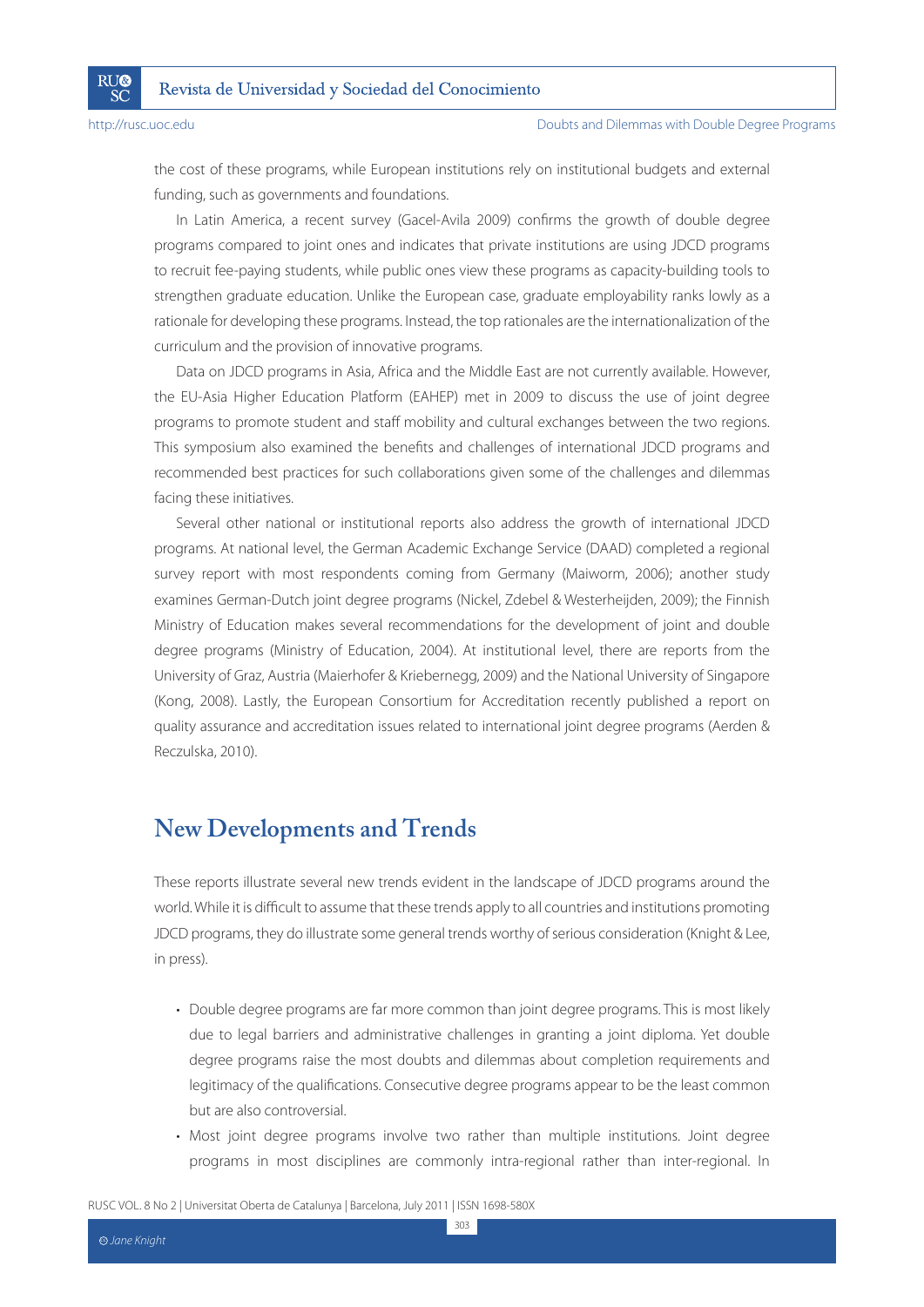**RU®** 

SČ

contrast, double degree programs exhibit more inter-regional pairings that are remarkably international in scope.

- Joint and double degree programs are mostly at master's degree level, but there is increasing interest in developing collaborative doctorate programs that draw on expertise such as teaching, thesis supervision and the research specialties of different institutions. The short length and flexibility of many master's degree programs compared to bachelor's degree and doctorate programs probably facilitate international collaborative programming.
- Many JDCD programs are in business or engineering disciplines, two areas that are often considered highly mobile and international in nature, and for which there is a market demand. MBA double degree programs are probably the most numerous and varied type of JCDC programs. As such they also raise many questions and issues.
- JDCD programs are now incorporating an overseas internship component, especially in professional fields such as nursing and journalism. In some cases this is how student mobility is introduced into the program.
- Online JDCD programs are being developed to facilitate program mobility. Some collaborative programs rely on faculty mobility rather than student mobility, or require student mobility only for the internship component. Conceivably, a student could complete an entire international JDCD program without ever leaving his/her home country. Although online programs may be more accessible to students with demanding schedules and/or limited resources, these students are deprived of the cultural immersion that characterizes many JDCD programs.
- A new development is the creation of large consortia to provide a wide range of learning opportunities for students. For example, in 2010, Europe launched the Erasmus Mundus joint doctorate program in astrophysics, with the collaboration of 13 institutions. This international consortium includes both traditional universities in Europe and advanced research institutes worldwide. The research institutes provide cutting-edge scientific equipment and a community of highly skilled scientists to complement the academic environment of universities.
- Another innovative measure is the consecutive degree program that offers two degrees at separate levels from two different countries. Some of these programs appear to act as new channels for graduate schools to recruit international students rather than as a collaborative program designed for both local and international students. Some double degree programs also offer diplomas in two very different disciplines (e.g., science and philosophy) in a time frame that is equivalent to a standard single-discipline degree.

# **Issues and Challenges**

The benefits of joint, double and consecutive degree programs are many and diverse, but so are the challenges that face the collaborating institutions involved in establishing these types of initiatives. Different regulatory systems, academic calendars, credit systems, tuition and scholarship schemes, teaching approaches and examination requirements are only a few of the more technical challenges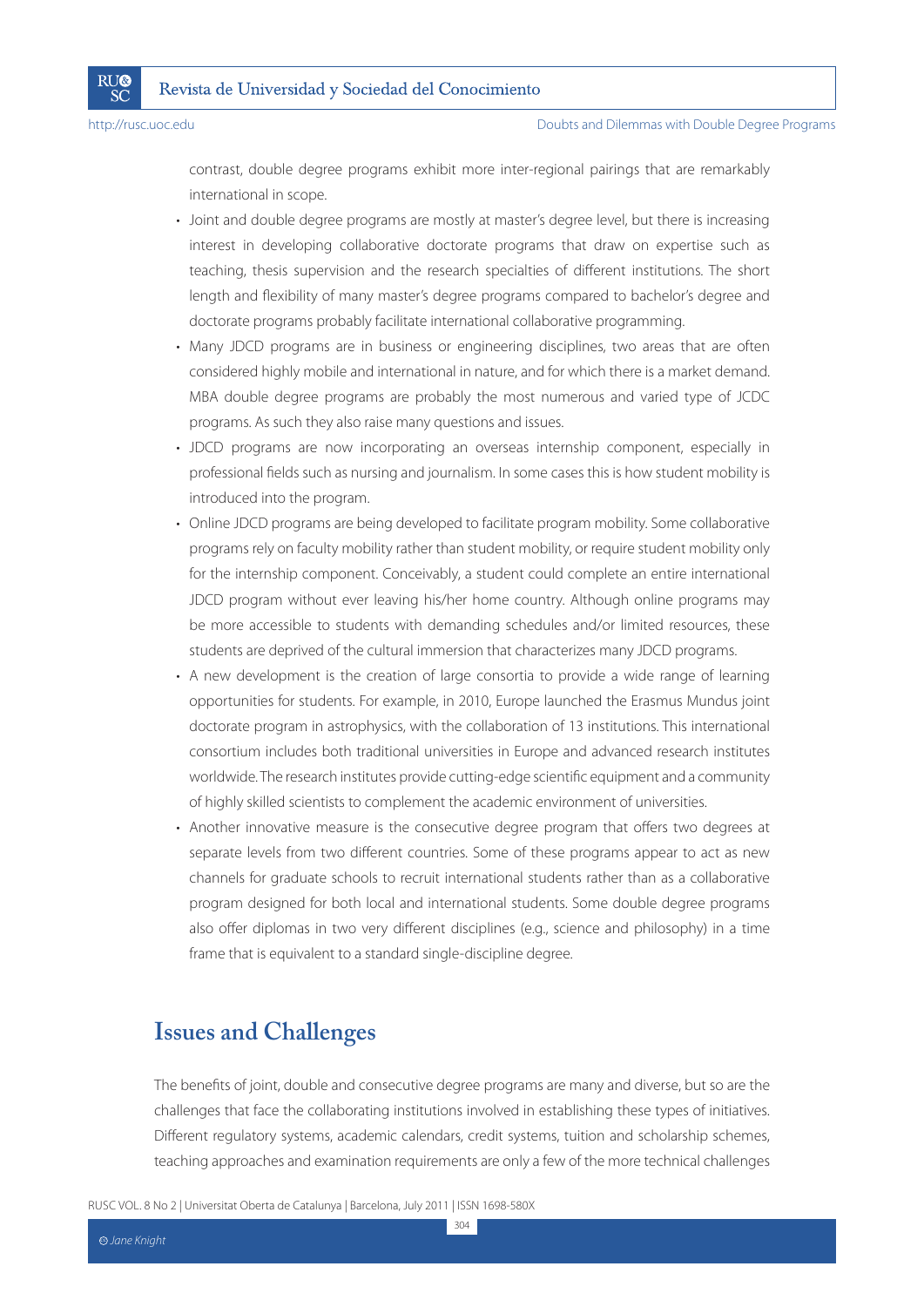

that need to be surmounted. This section identifies several academic issues that institutions and higher education authorities need to address in order to move ahead in the development and recognition of these programs and qualifications.

# Alignment of Regulations and Customs

National and institutional regulations and customs differ from country to country, and present many challenges for the design and implementation of international collaborative programs. For instance, there are often regulations preventing students from enrolling at more than one university at a time, or laws requiring students to spend their last year or semester at the home university, or mandatory practices regarding the recruitment and selection of students. Non-recognition or limitations on the number of courses/credits taken at a partner university are additional barriers. Different academic years can present problems for JDCD programs, in particular student mobility. However, they provide more opportunities for faculty exchange. Examination/evaluation requirements and procedures often present obstacles to double degree programs.

## Quality Assurance and accreditation

Quality assurance and accreditation are of fundamental importance but pose significant challenges for JDCD programs. When institutions have internal quality assurance procedures in place, quality review requirements for their own components can be met. But, it is more difficult to assure the quality of courses offered by a partner university. Common entrance and exit requirements are often used as quality proxies, but it would be helpful if mutual recognition of respective quality assurance programs (where they exist) were included in the agreement for a collaborative program.

Accreditation is even more of a challenge, as national systems do not exist in all countries around the world. Where they do exist, an added challenge is that accreditation agencies differ enormously; some focus on programs and others on institutions, some focus on inputs and others on processes or outputs. Furthermore, the establishment of procedures for accrediting international collaborative programs is relatively new territory for many agencies.

For the time being, the best case scenario is that accreditation is completed by each partner institution involved in a double, joint, consecutive degree program. For professional programs, there are international accreditation agencies like ABET or EQUIS, which may be appropriate for joint or double degree programs. However, at the current time, more institutions have their home programs accredited by these professional accreditation bodies than their double or joint degree programs. An important question is whether regional, national or international accreditation is the best route for international collaborative programs.

### Language

The language of instruction for joint and double degree programs introduces new complexities. Each partner usually offers its programs in the home teaching language and, in some cases, in English. This means that courses may be offered in at least three different languages, or more if multiple

305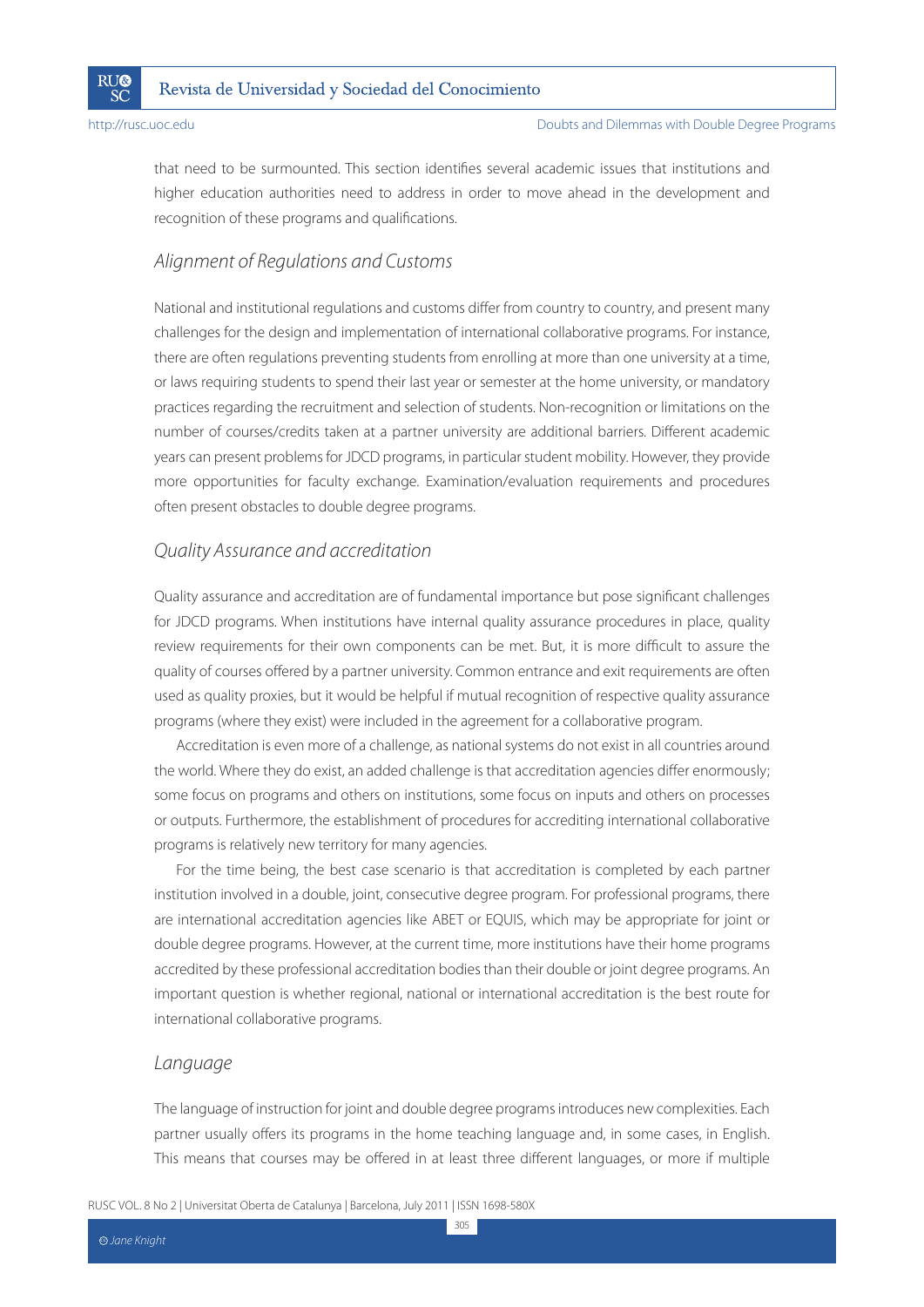**RU®** 

SČ

#### Doubts and Dilemmas with Double Degree Programs

partners are involved. Students need to be at least bilingual – usually their native language/s plus English. There are two issues at play here. The first is the dominance of English in cases where English is not the native language of any of the partners. This underscores the Anglicization trend, or what some call 'language imperialism' in the higher education sector (and many other sectors as well). Are international collaborative programs encouraging the overuse of English and the standardization of the curriculum? The second issue relates to the required proficiency level of students/professors in the second language of instruction/research, and the training needed to help students/academics meet language proficiency requirements. The positive side of the language issue is that students are required to be bilingual or multilingual, which helps their communication skills, employability and understanding of another culture. However, the establishment of language requirements and the availability of improvement courses need to be made crystal clear by each partner in the collaborative agreement. It is imperative that teaching and learning standards remain high, even when non-native language is being used by all institutions and students involved in the program.

#### Fees and Financing

Financial issues such as tuition fees and funding can be quite complex. It is clear that revenue generation is not usually the primary motive for these kinds of programs as they often require extra investments by the institutions or higher tuition fees charged to students (Maierhofer & Kriebernegg, 2009). In countries that do not charge tuition fees per se, or have limited autonomy to set fees, the extra costs must be borne by the institutions or external funders. However, the sustainability of a program can often be at risk when it is dependent on external funds. The development of a program becomes more complicated when multiple partners with different tuition fees are involved, or when there are extra costs for the professors' physical and virtual mobility. Arrangements for joint costs regarding marketing, recruiting, assessments and administration also need to be negotiated. In those cases where revenue is generated, an agreement for income distribution is necessary.

# **Doubts and Dilemmas**

In addition to paying attention to academic alignment and technical questions, there are other macro issues that also need to be considered, as they are often expressed as doubts and dilemmas. These revolve around the questions such as: What is really driving the growth of JDCD programs? Are they sustainable without external funding sources? What are the certification processes? Are qualifications being recognized as legitimate ones? And, lastly, how are completion requirements and standards being established and met?

#### Student Rationales – Quality experience or two degrees for the price of one?

Students are attracted to JDCD programs for a number of reasons. The opportunity to be part of a program that offers two degrees from two universities located in different countries is seen to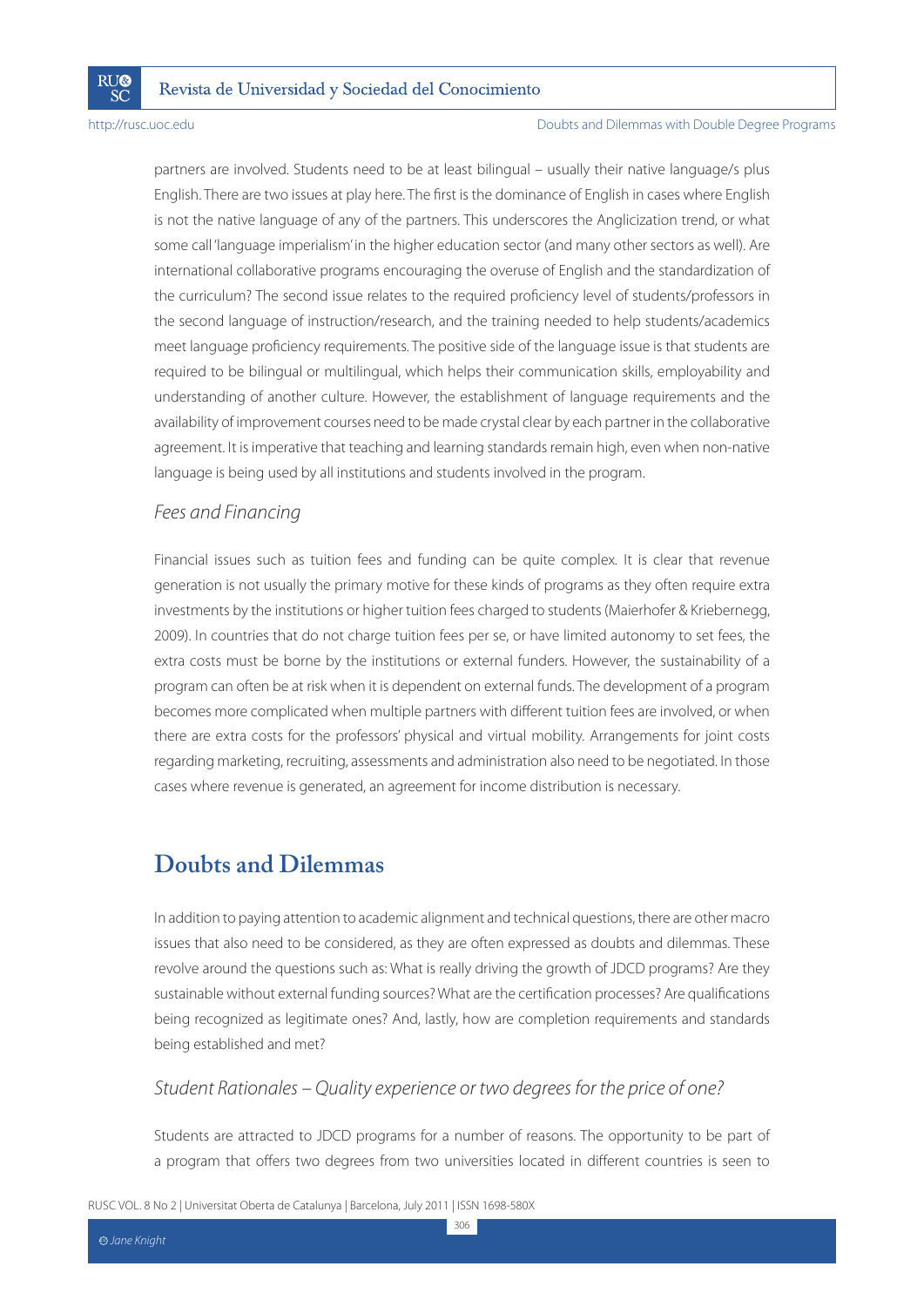**RU®** 

SČ

#### Doubts and Dilemmas with Double Degree Programs

enhance their employability prospects and career path. Some students believe that a collaborative program is of higher quality given that the expertise of two universities has shaped the academic program. This is especially true for joint degrees. Other students are not as interested in enhanced quality but are attracted to the opportunity to obtain two degrees 'for the price of one', so to speak. They argue that the duration is shorter for a double or consecutive degree program, the workload is definitely less than for two single degrees, and there is less of a financial burden too. This argument is not valid for all programs of this type, but there is an element of truth in these claims. Double degree programs are being presented by a leading European international education organization as "a lot easier to achieve and not necessarily less valid" and "two degrees for the price of one." Finally, the status factor cannot be ignored. There is a certain sense of elitism attached to having academic credentials from universities in different countries, even if the student never studied abroad but benefited from distance education and visiting foreign professors.

### Institutional Drivers – Capacity building or status building?

JCDC degree programs can lead to a deeper, more sustainable type of relationship than other internationalization program strategies, such as twinning and franchising. Academic benefits in terms of curriculum innovation, exchanges of professors and researchers, and access to expertise and networks of the partner university make joint degrees especially attractive. Consecutive degrees allow institutions to work with partners that may offer a master's degree, doctorate program or specialty that is not available at their own university.

For other institutions, the primary rationale is to increase their reputation and ranking as an international university. This is accomplished by deliberately collaborating with partners of equal or greater status. This type of status building applies to institutions in both developed and developing countries. For instance, institutions in developing countries seek double degree programs with developed country partners, as they can indirectly verify the quality of their program because courses are judged to be equivalent in order to count towards a double or multiple degree. Examples exist of institutions that believe that a collaborative program with a partner of greater status will also help or even bypass their national accreditation processes. Finally, collaborative programs are perceived by some universities as a way to attract talented students who may want to stay for work experience after graduation, and perhaps immigrate permanently. These present enduring questions and doubts about what is truly driving institutions to promote more and more JDCD programs.

### Sustainability

The financial investment required to launch these kinds of programs is a subject worthy of further investigation. In some cases, the bulk of the extra costs can be borne by increasing student tuition fees, which in turn makes the program quite elitist and only available to financially independent or supported students. In other situations, costs are absorbed by the institutions. So far, the driving force for collaborative programs does not appear to have been income generation, unlike cross-border

RUSC VOL. 8 No 2 | Universitat Oberta de Catalunya | Barcelona, July 2011 | ISSN 1698-580X

307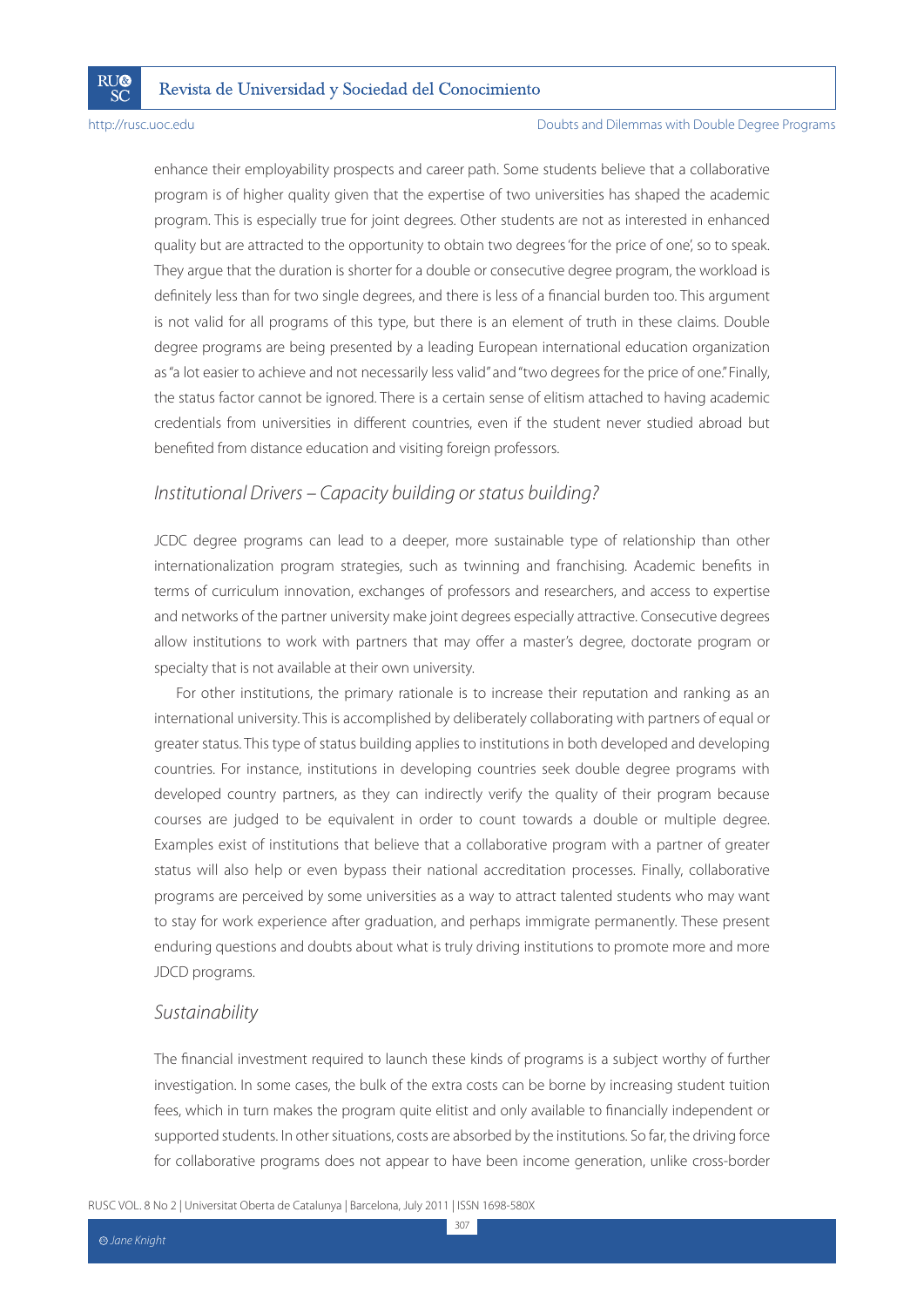

programs (e.g., franchise and twinning programs, and the recruitment of foreign students). All in all, the sustainability of JDCD programs reliant on external funding from governments, businesses or foundations is vulnerable, as are programs that are totally dependent on student fees.

# Certification

The granting of legal certification for the award, and the subsequent recognition of the qualifications awarded, are by far the most vexing issues. As already discussed, there are only a few countries – although the number is increasing – that legally allow one of its universities to confer a joint qualification in partnership with an institution in another country. This means that the student often gets a formal diploma from one university and an unofficial certificate from the other/s, indicating that it was a joint collaborative program. For some students, this is not a problem as it is the international nature of the academic program that is most important, and not the qualification. For others, this is not the case, as credentialism is an increasingly important concern to students.

# Recognition and Legitimacy of Qualifications

Employers, academic institutions and credential evaluation agencies all need to be cognizant of what is entailed in the granting and recognition of double or multiple qualifications. There is a perception that some double, multiple and consecutive degrees are more legitimate than others, but this is merely a perception, and one that is difficult to prove. The recognition process raises legitimacy or misrepresentation issues often associated with double/multiple degree qualifications – more than with joint or consecutive qualifications. Part of the concern rests with the double counting of course credits/workload for two or more qualifications. This has lead to the 'two for the price of one' label for double degrees. In this case, cost is measured not only in monetary terms, but also in student workload terms.

## Completion Requirements

The diversity of models used to determine the completion requirements for double/multiple degree programs is extremely varied. There is no single explanation or standard framework used to set program completion requirements. This raises the critical question of whether the framework is based on 1) the number of completed courses/credits, 2) the student workload or 3) required outcomes/competencies. These three approaches lead to different explanations and doubts regarding the legitimacy of the double/multiple degrees awarded. The value of a qualification/ credential is at the root of the murkiness surrounding the acceptability or legitimacy of double/ multiple degrees emanating from a collaborative program. Many would argue that attributing the same courses or workload towards two or more degrees from two or more institutions devalues the validity of a qualification. Others believe that if students meet the stated learning outcomes/ competencies required to obtain a qualification, regardless of where or how the competencies are acquired, the credential is legitimate. This logic infers that double and multiple degrees, based on a set of core courses or competencies and augmented by the additional requirements of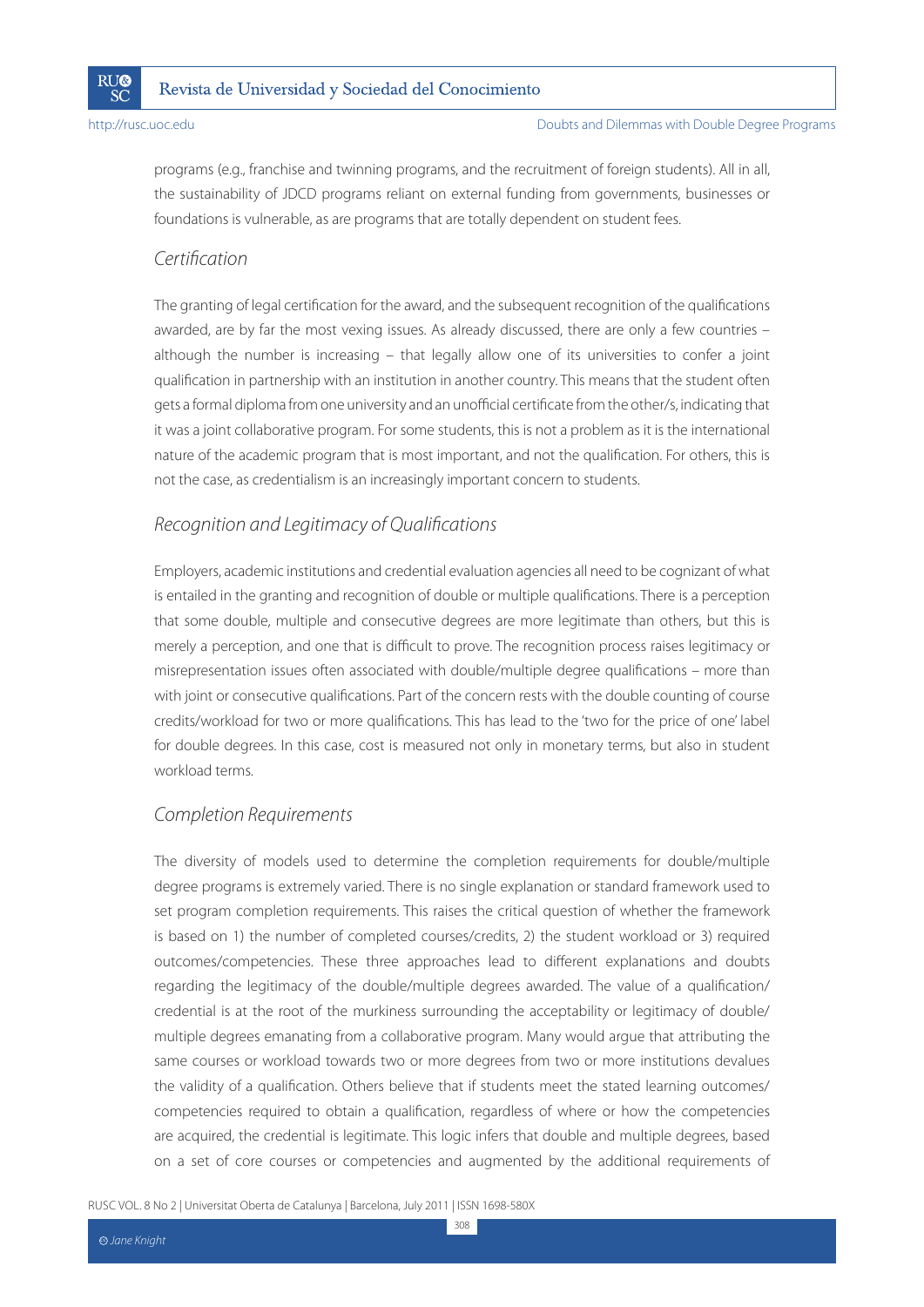

collaborating institutions, are academically sound and legitimate; it is the process for recognizing these qualifications that requires more attention, and not the completion requirements per se. Both arguments are valid, but the variety of models used prevents a clear resolution to the question of legitimacy. Doubt remains.

# **Final Words**

Clearly, the debate is nuanced and complicated by national policies, customs and interpretations of what constitutes the requirements for a qualification. The critical point emanating from the doubts and different interpretations of the legitimacy of double/multiple degrees is that rigorous analysis is required. Stakeholders, including students, higher education institutions, employers, accreditation and quality assurance agencies, policy makers, academic leaders and credential recognition bodies, need to address this issue individually and collectively. Similarities and differences among countries and stakeholders need to be acknowledged and respected, but there needs to be some common understanding about what two or more qualifications at the same level emanating from a double or multiple degree collaborative program actually represent and signify.

The challenge facing the higher education sector is to work out a common understanding of what joint, double and consecutive programs actually mean and involve, and to iron out the academic alignment issues inherent to working in different national regulatory frameworks, cultures and practices. Most importantly, a robust debate on the vexing questions of accreditation, recognition and legitimacy of qualifications needs to take place to ensure that international collaborative programs and their awards are respected and welcomed by students, higher education institutions and employers around the world, and do not lead to undesirable unintended consequences.

# **References and Sources of Further Information**

Aerden, A.; Reczulska, H. (2010). The recognition of qualifications awarded by joint programmes: An analysis of current practices by national recognition centres. European Consortium for Accreditation in Higher Education. [Accessed: 5 January 2011].

 <http://www.ecaconsortium.net/admin/files/assets/subsites/1/documenten/1270211409\_eca-- -the-recognition-of-qualifications-awarded-by-joint-programmes---2010.pdf>

Becker, R. (2009). International Branch Campuses: Markets and Strategies. London: The Observatory on Borderless Higher Education.

Council of Graduate Schools (2007). 2007 CGS International Graduate Admissions Survey: Phase II Final Applications and Initial Offers of Admission. [Accessed: 5 January 2011]. <http://www.cgsnet.org/portals/0/pdf/R\_IntlAdm07\_II.pdf>

Council of Graduate Schools (2008). 2008 CGS International Graduate Admissions Survey: Phase II Final Applications and Initial Offers of Admission. [Accessed: 5 January 2011]. <http://www.cgsnet.org/portals/0/pdf/R\_IntlAdm08\_II.pdf>

309

RUSC VOL. 8 No 2 | Universitat Oberta de Catalunya | Barcelona, July 2011 | ISSN 1698-580X

Jane Knight **CC**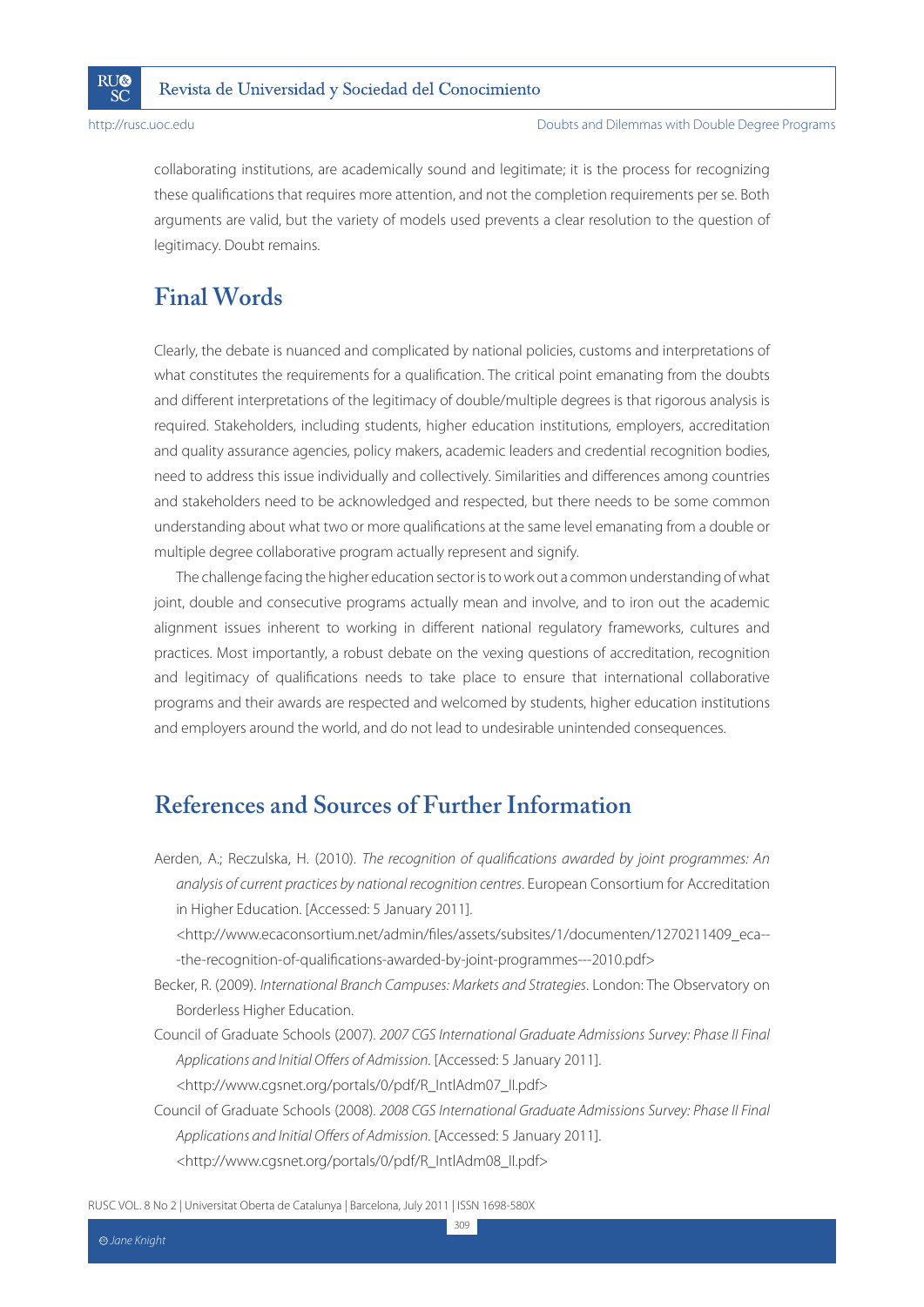

- Crosier, D.; Purser, L.; Smidt, H. (2007). Trends V: Universities shaping the European Higher Education Area. Brussels: European University Association.
- Davies, H. (2009). Survey of Master Degrees in Europe. Brussels: European University Association. [Accessed: 5 January 2011].

<http://www.eua.be/publications/>

EAHEP. (2009). Student Mobility, Joint Degree Programmes and Institutional Development. The Second EAHEP Workshop Outcome Report. Kuala Lumpur, Malaysia, 16-17 February 2009. EU-Asia Higher Education Platform. [Accessed: 5 January 2011].

 <http://www.eahep.org/web/images/Malaysia/annex%202%20second%20eahep%20 workshop%20final%20outcome%20report\_final.pdf>

- EC/UNESCO. (2004). Recommendation on the Recognition of Joint Degrees. Adopted by the Committee of the Convention on the Recognition of Qualifications concerning Higher Education in the European Region.
- EACEA (2009). "Action 2: Partnerships with Third Country higher education institutions and scholarships for mobility". Erasmus Mundus. [Accessed: 5 January 2011].

<http://eacea.ec.europa.eu/erasmus\_mundus/programme/action2\_en.php>

- EUA (2004). Developing Joint Masters Programmes for Europe: Results of the EUA Joint Masters Project. Brussels: European University Association. [Accessed: 5 January 2011]. <http://www.eua.be/publications/>
- Gacel-Avila, J. (2009). Joint and Double Degree Programmes in Latin America: Patterns and Trends. London: The Observatory on Borderless Higher Education.
- Kong, L. (2008). Engaging globally through joint and double degree programmes: A view from Singapore. Global Higher Education. [Accessed: 5 January 2011].

 <http://globalhighered.wordpress.com/2008/02/15/engaging-globally-through-joint-anddouble-degree-programmes-a-view-from-singapore/>

- Knight, J. (2008). Higher Education in Turmoil: The Changing World of Internationalization. Rotterdam, Netherlands: Sense Publishers.
- Knight, J. (2008). Joint and Double Degree Programmes: Vexing Questions and Issues. London: The Observatory on Borderless Higher Education.
- Knight, J. (2005). Borderless, Offshore, Transnational and Cross-border Education: Definition and Data Dilemmas. London: The Observatory on Borderless Higher Education.
- Knight J.; J. Lee. (2012). "International Joint, Double and Consecutive Degree Programs: New Developments, Issues and Challenges". In: D. Deardoff; H. De Wit; J. Heyl; T. Adams (eds.). Bridges to the Future: New Strategies for Internationalizing Higher Education in the 21<sup>st</sup> Century (in press).
- Kuder, M.; Obst, D. (2009). Joint and Double Degree Programs in the Transatlantic Context. Institute of International Education & Freie Universitaet Berlin. [Accessed: 5 January 2011]. <http://www.iienetwork.org/file\_depot/0-10000000/0-10000/1710/folder/80205/ TDP+Report\_2009\_Final21.pdf>
- Maierhofer, R.,; Kriebernegg, U. (2009). Joint and Dual Degree Programs: New Ventures in Academic Mobility. In: R. Bhandari; S. Laughlin (eds.), Higher Education on the Move: New Developments in Global Mobility. New York: The Institute of International Education. Pages 65-77.
- Maiworm, F. (2006). Results of the Survey on Study Programmes Awarding Double, Multiple or Joint

RUSC VOL. 8 No 2 | Universitat Oberta de Catalunya | Barcelona, July 2011 | ISSN 1698-580X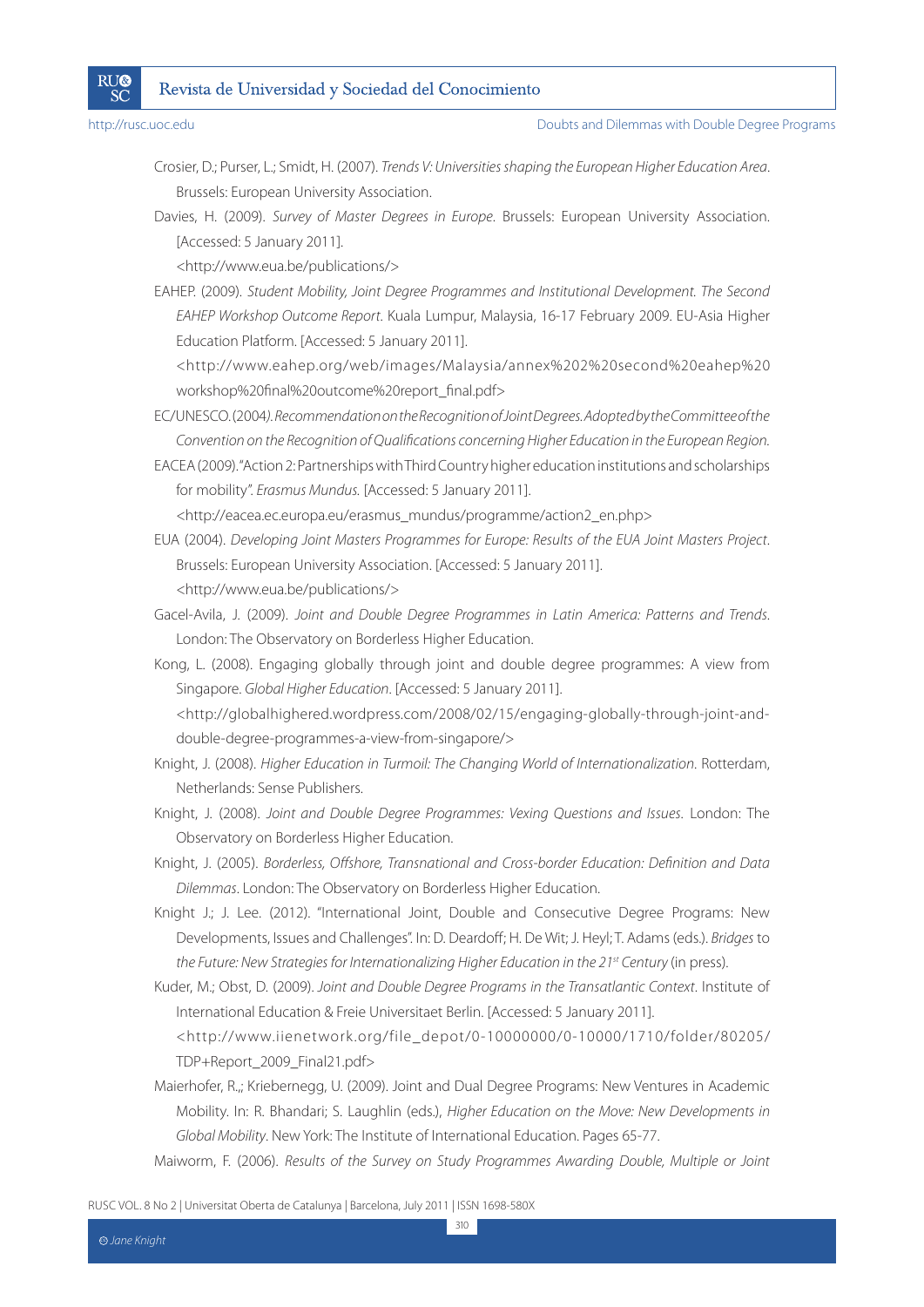**RU®** 

SČ

Degrees. Kassel, Germany: German Academic Exchange Service (DAAD) & German Rector's Conference (HRK). [Accessed: 5 January 2011].

 <http://www.eu.daad.de/imperia/md/content/eu/sokrates/veranstaltungen/jd\_report2.pdf> Ministry of Education, Finland. (2004). Development of International Joint Degrees and Double Degrees: Recommendation of the Ministry of Education. Helsinki, Finland. [Accessed: 5 January 2011]. <http://www.minedu.fi/export/sites/default/OPM/Koulutus/koulutusjaerjestelmae/tutkintojen\_ tunnustaminen/opetusministerioen\_suositus\_kansainvaelisten\_yhteistutkintojen\_ja\_

kaksoistutkintojen\_kehittaemisestae/liitteet/JointDegrees\_recommendations.pdf> Nickel, S.; Zdebel, T.; Westerheijden, D. (2009). Joint Degrees in European Higher Education: Obstacles and

opportunities for transnational programme partnerships based on the example of the German-Dutch EUREGIO. Centre for Higher Education Development (Germany) & Center for Higher Education Policy Studies (Holland).

Redd, K. (2008). "Data Sources: International Graduate Programs – 2007 & 2008". CGS Communicator, October, 2008. [Accessed: 5 January 2011].

<http://www.cgsnet.org/portals/0/pdf/DataSources\_2008\_10.pdf>

Sackmann, R. (2007). "Internationalization of Markets for Education: New Actors Within Nations and Increasing Flows Between Nations". In: K. Martens; A. Rusconi; K. Leuze (eds.). New Arenas of Education Governance. New York: Palgrave MacMillan. Pages 155-175.

Schneller, C.; Lungu, I.; Wächter, B. (2009). Handbook of International Associations in Higher Education: A Practical Guide to 100 Academic Networks World-Wide. Brussels: Academic Cooperation Association.

Schüle, U. (2006). Joint and Double Degrees within the European Higher Education Area – Towards Further Internationalization of Business Degrees. Paris: Consortium of International Double Degrees. <www.CIDD.org>

Sursock, A.; Smidt, H. (2010). Trends 2010: A decade of change in European Higher Education. Brussels: European University Association. [Accessed: 5 January 2011]. <http://www.eua.be/publications/>

Tauch, C.; Rauhvargers, A. (2002). Survey on Master Degrees and Joint Degrees in Europe. Brussels: European University Association. [Accessed: 5 January 2011]. <http://www.eua.be/eua/jsp/en/upload/Survey\_Master\_Joint\_degrees\_en.1068806054837.

pdf>

Vincent-Lancrin, S. ( 2004). Internationalisation and Trade in Higher Education. Paris: OECD.